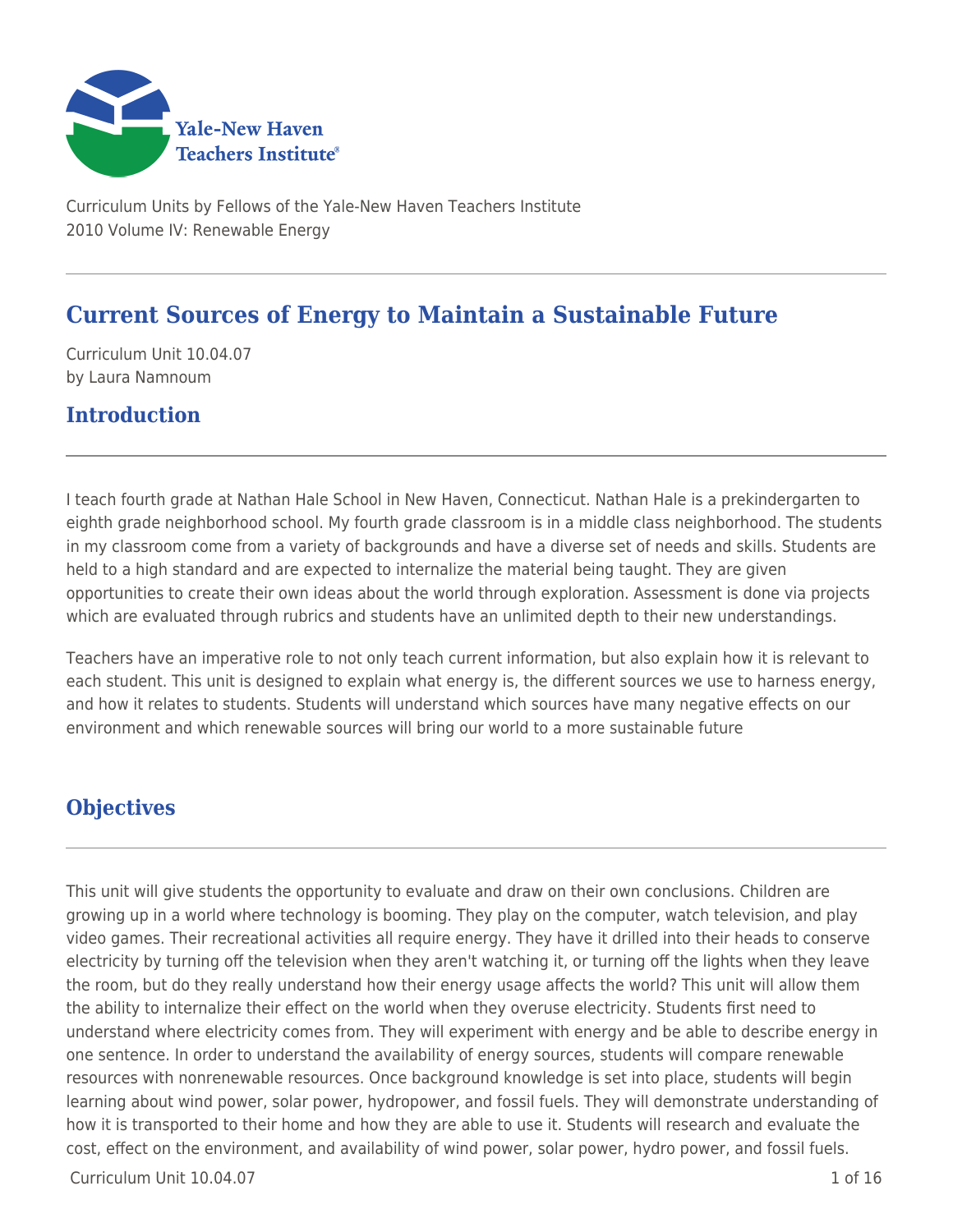They will come to their own realization about which energy source makes the most financial and environmental sense to power our world and will create a diagram of how it will be transported to homes in their neighborhood. As a result of this unit, students will understand the energy source their home currently uses, and will internalize the importance of finding alternative sources and conserving electricity.

# **Standards**

This unit is in accordance to the Connecticut State Standards and New Haven Standards. The standards covered include biological and physical sciences, math, technology and language arts. This unit is designed to meet the following state standards: (science) 4.4.a. Electricity in circuits can be transformed into light, heat, sound and magnetic effects, (reading and responding) 1.0 Students read, comprehend and respond in individual, literal, critical and evaluative ways to literary, informational and persuasive texts in multimedia formats, (reading and responding) 2.0 Students interpret, analyze and evaluate text in order to extend understanding and appreciation, (math) 1.2 Represent and analyze quantitative relationships in a variety of ways. This unit also meets the following New Haven standards: (science) 4.1 All organisms depend on the living and non-living features of the environment for survival. (science) 4.4- Electrical and magnetic energy can be transferred and transformed.

## **Overview**

### **Week 1**

This first week will provide the students with an understanding of what energy is as well as how we use it. Energy is the ability to move or change things. The teacher will model energy at work by demonstrating both the moving of something and something changing. The students will then create their own classroom definition of what energy is to refer back to throughout the unit.

## **Week 2**

The second week will focus on renewable and nonrenewable resources. Students will understand what natural resources the earth provides. They will generate a list of what the natural resources can be used for. Finally, they will act out a demonstration of how the resources can deteriorate. As a result of this week, students will understand which resources can be sustained and which resources are not sustainable. They will also create a list of energy sources that derive from the list of resources.

### **Week 3**

This week students will be researching four different energy sources. The four energy sources are wind power, solar power, fossil fuels, and hydropower. They will work in groups to support each other. Each group member will be responsible for researching one energy source and sharing their findings with the group. The research will include determining if the source is renewable or nonrenewable, the cost of the source, and the environmental or community effects of the source. They will categorize their findings into pros and cons, and

Curriculum Unit 10.04.07 2 of 16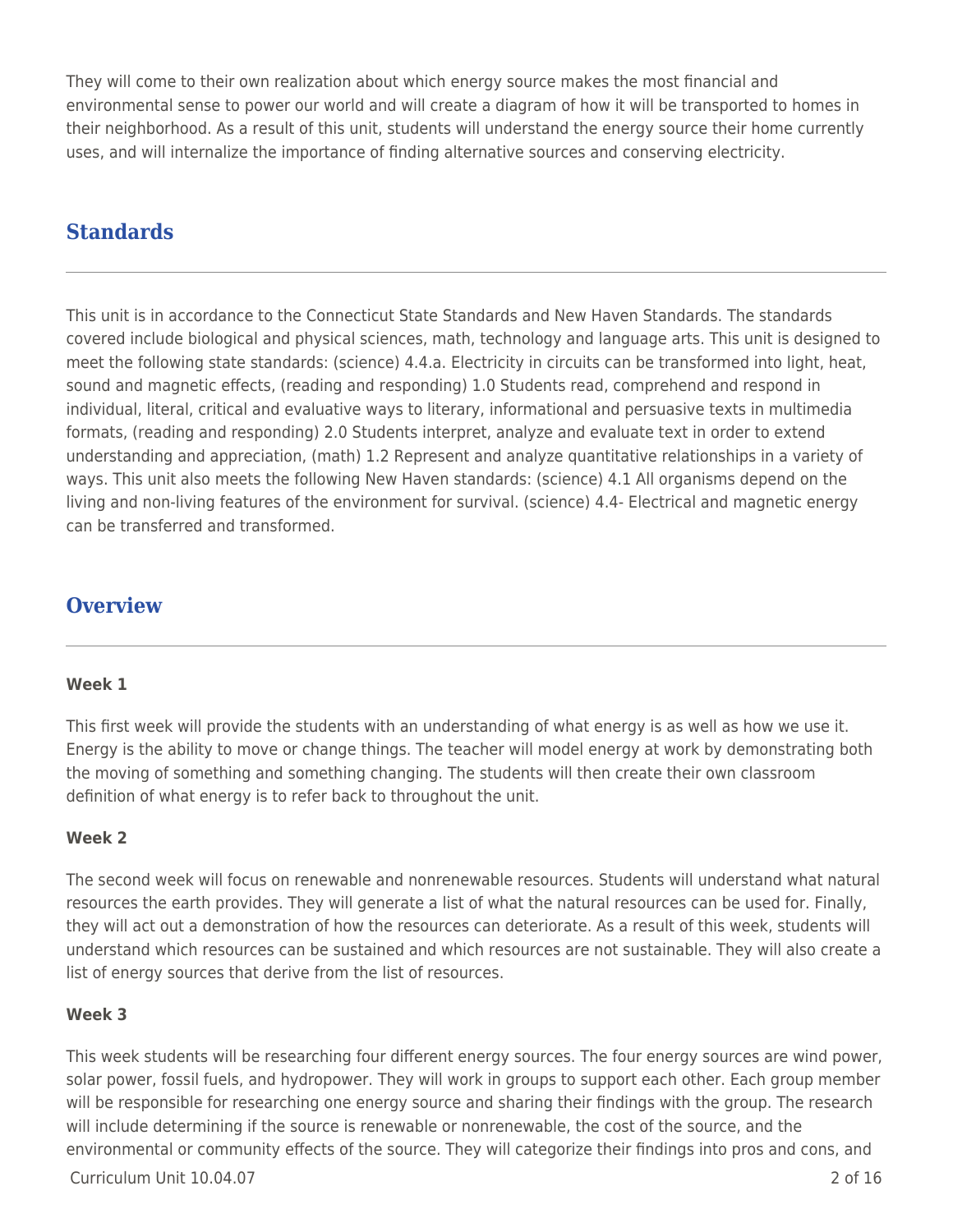will share with their group and determine which energy source will create a sustainable future. During this period of time, students will also be responsible to determine which energy source their family uses to power their home.

## **Week 4**

This final week will solidify students' understanding of how energy relates to them. Students will rank appliances based on their energy usage and will determine how energy efficient their home is. They will then use a timeline to understand how fossil fuels are transported in New Haven to their house. They will finally use the energy source that they choose as the most sustainable and create a timeline of how it can be transported to their house.

# **Background Knowledge**

## **What is Energy?**

Energy is the ability to make things happen. It allows us to ride our bikes, sharpen a pencil, drive a car, or melt ice. Energy is needed for our brains to work and our bodies to develop. Most commonly in classrooms we define energy as the ability to do work. The first law of thermodynamics explains this further. The first law is that energy can be neither created nor destroyed. The energy of the universe is constant. This means that "work" is a process of energy transfer. When force is exerted it is the work of energy transferring from one source to another making it move or change. For example, the suns energy pours into solar cells, solar cells change radiant energy into electrical energy. Hydrogen and oxygen play a big role in the transfer of energy. "Most human energy requirements are met by forming bonds between hydrogen and oxygen, whether we are thinking in terms of metabolism, agriculture, industry, transport, building or domestic needs such as heating, cooking, refrigeration, or whatever," (Walker p 23).

Energy is measured in watts. A watt is a unit of power equal to one joule per second. In order to discuss energy globally, it is easiest to measure energy in terawatts. A terawatt is equal to one million  $(10<sup>12</sup>)$  watts (Wiktionary, 2007). In the year 2000, the global energy consumption rate was 13 terawatts (Lewis, 2006). With the rise of third world countries, the demand for energy will increase quickly. It is expected that in the year 2050 20 terawatts of power will be needed to supply the global demand (Lewis, 2006).

### **The Greenhouse Effect**

There has been a huge push for "clean energy". "Clean energy" is energy that does not emit carbon dioxide. Renewable resources are sustainable and include all energy sources that do not lead to a net increase in atmospheric carbon dioxide when utilized. Nonrenewable resources, however, do emit carbon dioxide. Carbon dioxide is a gas that is emitted when burning fossil fuels. Carbon dioxide is considered a greenhouse gas (Royston, 2008). The carbon dioxide in the air acts like a blanket covering the earth in the atmosphere. Without any greenhouse gasses covering the earth, the sun's rays beat down to the earth, they bounce around and leave the atmosphere and travel back into space. When there are too many greenhouse gasses in the atmosphere, the sun's heat is trapped by the gasses and cannot escape the earth as easily. This causes warmer air to stay on earth and eventually creates a warmer planet. The Earth's temperature only increases a small amount each year but will continue to increase over time. It is probable that using fossil fuels is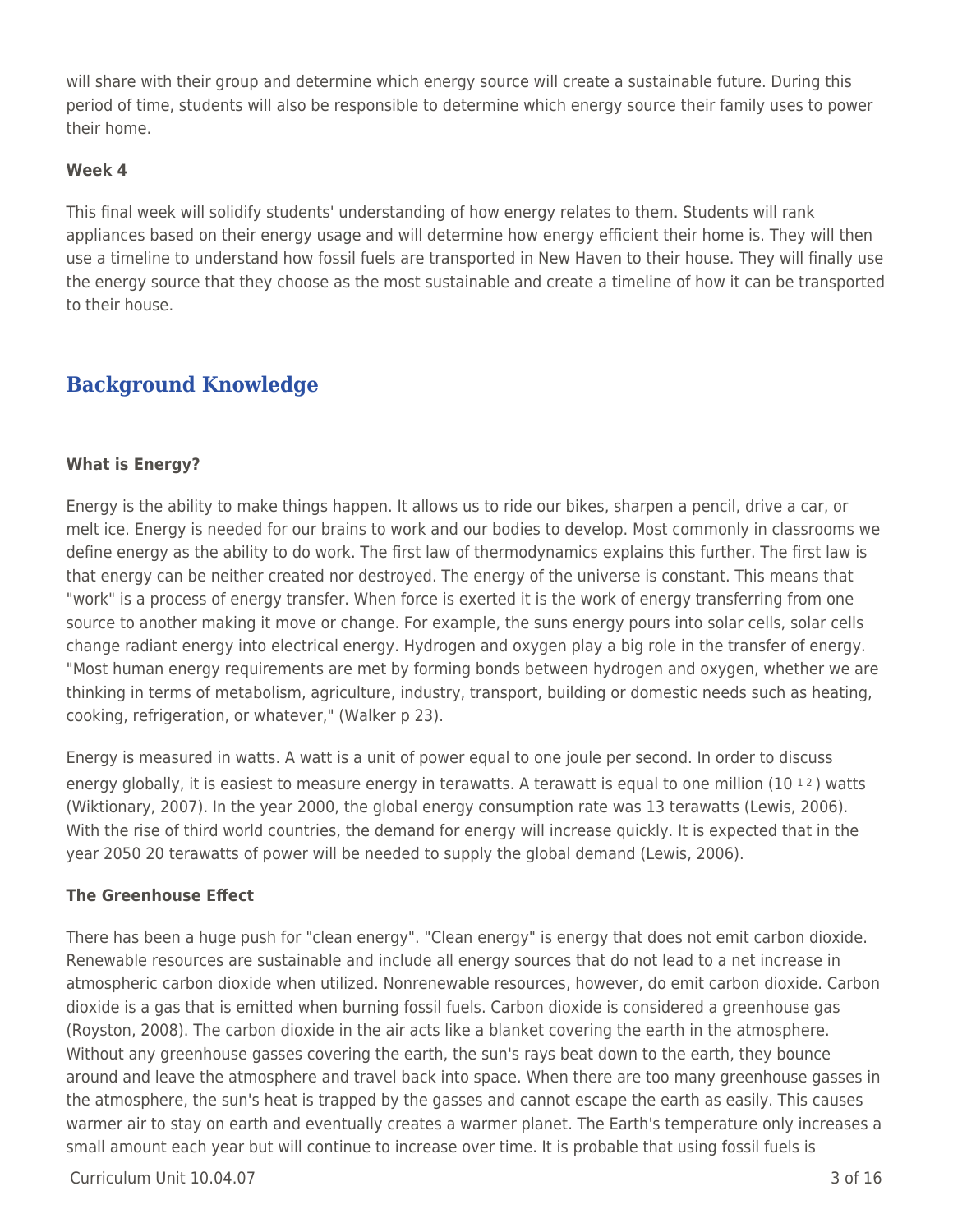changing the climate (MacKay, 2009). Therefore, climate change caused by increasing amounts of greenhouse gasses in the atmosphere is a problem that can be fixed by using other energy sources instead of fossil fuels.

## **Renewable Resources**

Energy sources can be categorized into renewable and nonrenewable sources. Renewable resources account for about 7% of our nation's energy use (U.S. Energy Information Administration, 2008). Renewable resources include wind, solar, tidal and geothermal. Solar energy is captured through solar panels, wind is captured through turbines, hydropower is captured through hydroelectric dams, and geothermal can be found deep within the earth's layers. These sources are more expensive to use because of the way they need to be captured. Building wind turbines, solar panels, and dams are expensive to first set up. However, once the power stations are created to capture these resources, there is little cost associated with obtaining the source. Renewable resources are plentiful and will not deplete. They are also "clean" energy and do not contribute to carbon dioxide pollution. Therefore, they do not add to the increasing problem of the greenhouse effect and global warming.

## **Nonrenewable Resources**

Nonrenewable sources include all fossil fuels. We get most of our energy from nonrenewable energy sources. Nonrenewable resources account for 93% of our nation's energy supply (U.S. Energy Information Administration, 2008). Nonrenewable energy sources are called fossil fuels and include oil, natural gas, and coal. They're called fossil fuels because they were formed over millions and millions of years by the action of heat from the Earth's core and pressure from rock and soil on the remains (or "fossils") of dead plants and creatures. We use fossil fuels to provide electricity to our homes, heat our buildings, and power our cars. They are the most widely used resource. They are heated or burned to create energy and when this occurs pollution is sent into the air. Burning fossil fuels causes carbon dioxide which is a greenhouse gas. By increasing the greenhouse effect in our atmosphere, the average global temperature increases. Not only do fossil fuels create pollution, but the supply is limited and cannot support our current energy demands without diminishing the supply for future generations. Globally there are between 40 and 80 years worth of oil reserves if we continue to burn at the same rate, and between 50 - 150 years of oil if the resource base is included (Lewis, 2006). It is possible that oil will run out in our lifetime or our student's lifetime. Fossil fuels can also be used for other reasons such as making plastic. We should be saving this finite resource to be utilized for a more creative reason (MacKay, 2009).

## **Solar Power**

Solar energy is a renewable resource. The sun is our nearest star that gives our planet energy in many different ways. We can use the sun's energy to dry our clothes, plants use the sun's light to create food, and decaying plants when pressurized in the earth can produce fossil fuels.

Solar energy has been used since the late 1800's with solar water heaters. They became a very popular and cheap way to heat one's home. However, when large deposits of fossil fuels were discovered in the U.S. many people switched from solar water heaters to burning fossil fuels. Another way to capture the sun's energy is to use a highly curved mirror called a parabolic trough. This parabolic trough focuses the sunlight to strike the pipe and it gets so hot that it can boil water to create steam. The steam is used to turn a turbine to create electricity. A third way to collect the sun's energy is through solar cells called photovoltaic cells. These are the small cells that you might see on a calculator. When the cells come in contact with sunlight, electrons are knocked loose and begin to move toward the surface of the cell (California Energy Commission, 2010).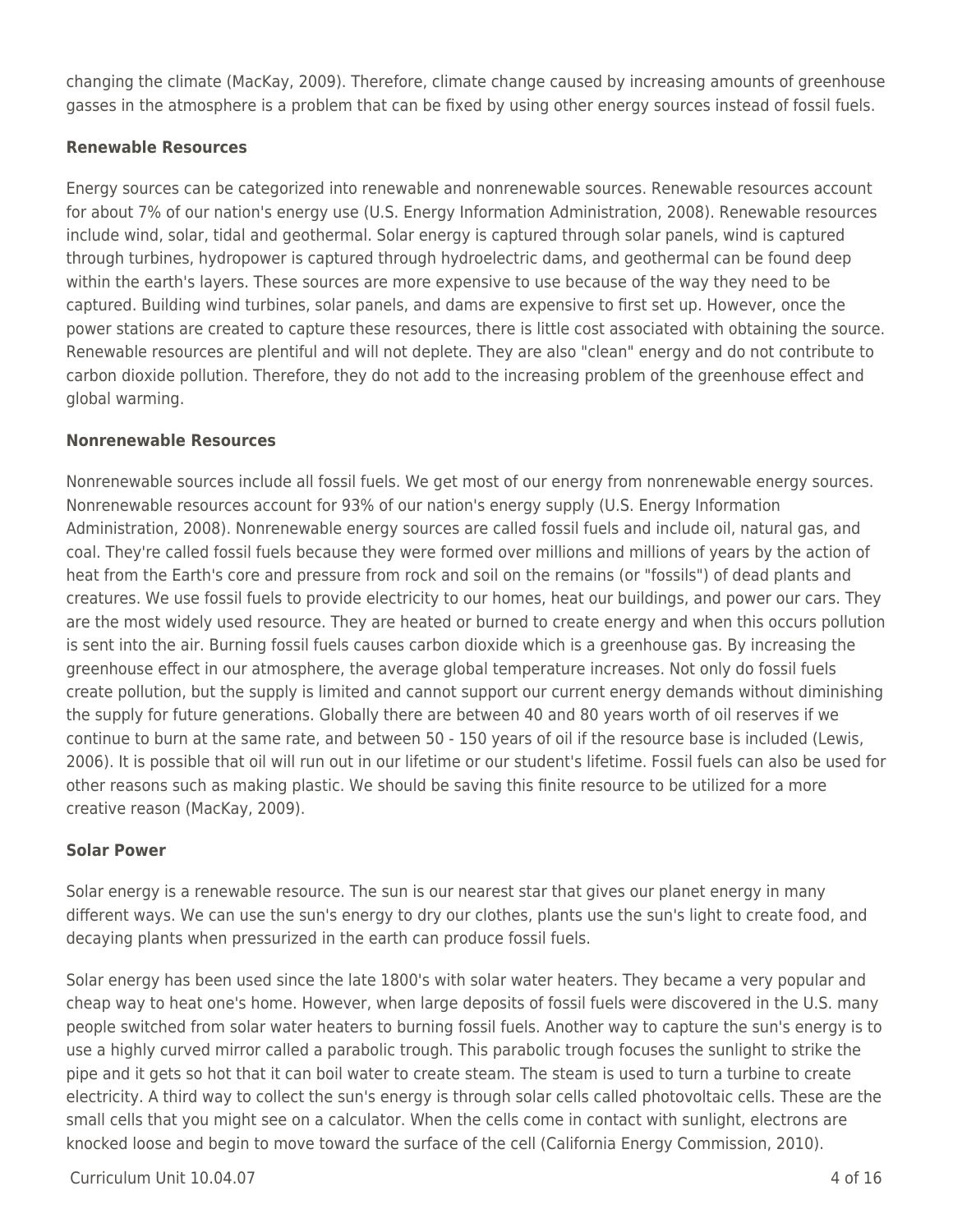Because of this, an electron imbalance is created and an electric current begins between the negative and positive sides. These same cells can be arranged in a larger model and used in a person's home or buildings. This type of solar collection provides immediate electricity.

Average solar panels have an efficiency of about 10% and more expensive panels have about 20% (MacKay, 2009). Therefore, covering your roof with solar panels will not be enough to power your home year round. Solar power plants that send power through lines would also be expensive but would be able to produce enough energy to power our homes. Also, keep in mind that some energy is lost in transportation.

The best places to capture the sun's energy are places that get direct sunlight for most of the day. Because deserts very rarely rain, they are a great location for solar power plants and can produce a lot of electricity. The Mojave Desert in Southeastern California is one example of utilizing a desert for solar power. Solar power plants would not be very efficient in a place with a lot of clouds or with short days. Solar power cannot be collected at night. The mirrors also take up a large amount of space covering land. Lastly, they are expensive to build and would not be cost effective unless constant direct sunlight was supplied near your home.

Building solar power plants is currently expensive. However, there is ample solar energy potential. Once the power stations are built, there is very little cost thereafter and they supply a great amount of energy. Solar energy is the only renewable resource that has enough potential energy to satisfy the future needs of 10-20 terawatts of carbon-free energy in the year 2050 and only 0.16% of the earth's surface is needed to collect this is energy (Lewis, 2006). No other source has the potential to supply such a great amount of energy for the demand our earth will face in the year 2050.

## **Hydropower**

Hydropower is another renewable resource. Hydropower is harnessed from flowing water. Students have probably seen river mills where water can either go over the top of the wheel or can push past the wheel. These mills have been used for hundreds of years to grind flour or corn.

Today we use a similar concept to generate electricity. The three different ways of using water to generate electricity are hydroelectric, tidal, and wave power. The most common way to generate electricity is with hydroelectric. Hydro means water, so hydro-electric means making electricity from water. Moving or falling water can be used to do work. Hydroelectric power is when a large amount of water tries to squeeze through a narrow gap and produces a strong force. This strong force is harnessed and turned into electricity. To do this, a dam is built across a river to stop the flow of water. This forms a reservoir lake to fill up behind the dam. The dam has to be built very strong to make sure it can hold the water back from spilling over into the river. The dam is also constructed with a small tunnel. Water from the lake is able to stream through the tunnel with great force. The water has so much force from all the pressure of the lake that it spins a turbine and generates electricity (Royston, 2008). Hydroelectric power stations are very efficient at converting the water's energy into electricity. States with high mountains and a lot of rivers are great for generating hydroelectricity.

Hydroelectricity is a very reliable resource for energy and appears to be a model energy source. For example, once the dam is built the lake is so big that even when there is a drought the water is not depleted. Water is a renewable resource so it is very sustainable. The water cycle is a great example to show students how it will not deplete. Collecting the energy and turning it into electricity does not emit carbon dioxide. However, with every resource there are also some negative reasons for harnessing its energy. Hydroelectricity does not contribute to the greenhouse effect when it is being harnessed but it does contribute to the greenhouse effect through the building of the dam. It does take a lot of concrete to build the dam which releases tons of carbon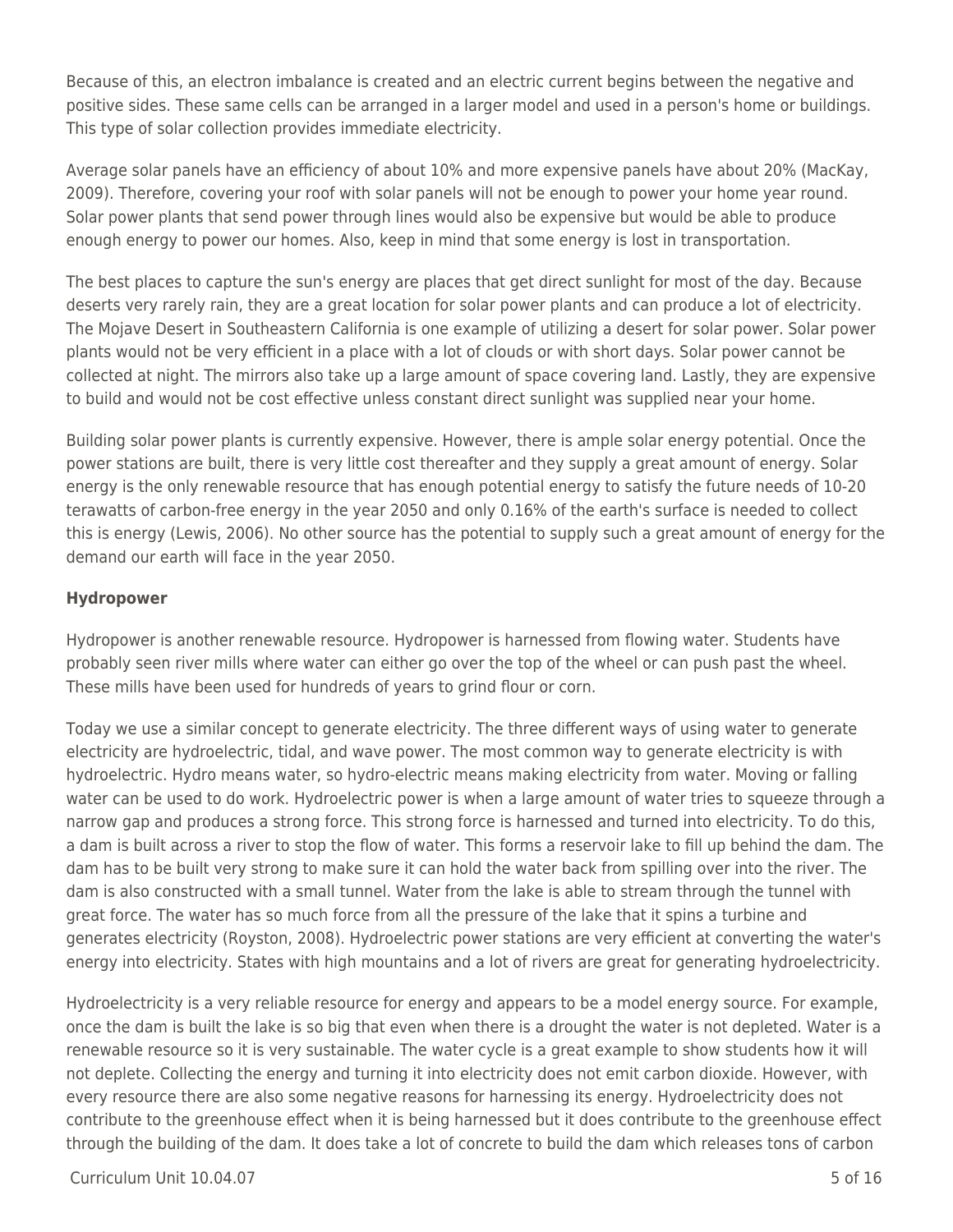dioxide into the atmosphere (Royston, 2008). There are also some environmental concerns once the dam is built in rivers. One issue is the impact dams have on ecosystems. Fish are blocked from swimming up and down the river to reproduce. The river also floods creating a large lake behind the dam and people and other animals have to relocate from their homes.

Hydroelectric is a very attractive renewable resource. It should be captured in locations with large flowing rivers if possible. The plants are also efficient at harnessing the energy of flowing water and in 1997 it produced 0.3 terawatts globally (Lewis, 2006). Although this is a lot of clean energy produced, this is not nearly enough energy to reach the global need of 10-20 terawatts of carbon-free power in the year 2050. Hydropower alone will not be enough to power our planet.

## **Fossil Fuels**

Fossil fuels are a nonrenewable resource. Fossil fuels include coal, oil, and natural gas. They were formed from decaying plants and tiny sea creatures that lived hundreds of millions of years ago (Royston, 2008). When the plants and tiny sea creatures died they were covered by layers of silt. As the silt piled up, the plants became pressurized and over millions of years became coal and natural gas. The sea creatures became oil and natural gas.

Coal is often found underground and the seabed. A lot of coal is cut from mines near the surface. Some coal mines are dug by putting shafts under the earth surface. Coal miners then travel deep underground by elevators or trains and dig the coal out. Another way coal is mined is in strip mines. In these mines, huge steam shovels strip away top layers above the coal. Once all coal is removed, the earth's layers are restored back (California Energy Commission, 2010). After coal is removed, it is shipped by train, boats, and pipelines. For shipment through pipelines, the coal is ground and mixed with water until it turns into a slurry. It is then pumped through pipelines until it reaches power plants.

Oil is also found under the ground and the seabed. Some scientists believe that tiny diatoms are the source of oil (California Energy Commission, 2010). Diatoms are tiny sea creatures. These organisms are similar to plants because they use photosynthesis to convert sunlight into stored energy. When the diatoms died their remains fell to the seafloor and were buried under rocks. The rock pressurized the diatoms and the stored energy could not escape. This stored energy eventually turned into oil. Native Americans living in North America skimmed oil off the top of streams and lakes. This technique was used where oil could be found on the surface of water. Then, in 1859, a man named Edwin L. Drake found oil under ground and invented a way to pump it to the surface (California Energy Commission, 2010). Today companies drill through the earth to find oil and natural gas deposits pocketed in the earth's layers. Oil and natural gas are then pumped to the surface by oil rigs. They are then usually transported through pipelines or by ships. Oil must be refined before it can be used. Oil can be found in many parts of California and Alaska. More than 50 percent of the U.S.'s oil supply comes from outside our country. Most of the outside suppliers are from the Middle East.

Oil can be used for more than just energy. Oil is made into fertilizers for farms, fibers for clothes, and plastic. Almost all plastic comes originally from oil (California Energy Commission, 2010). If we use all the oil resources for energy, we will not have it for other uses.

Natural gas is mostly made of methane. Methane is a chemical compound made up of carbon and hydrogen. Methane is one atom of carbon combined with four atoms of hydrogen (California Energy Commission, 2010). It was formed millions of years ago at the same time that coal and oil were formed. It was also trapped between layers of the earth's surface with oil. At first, people burned natural gas off of oil because they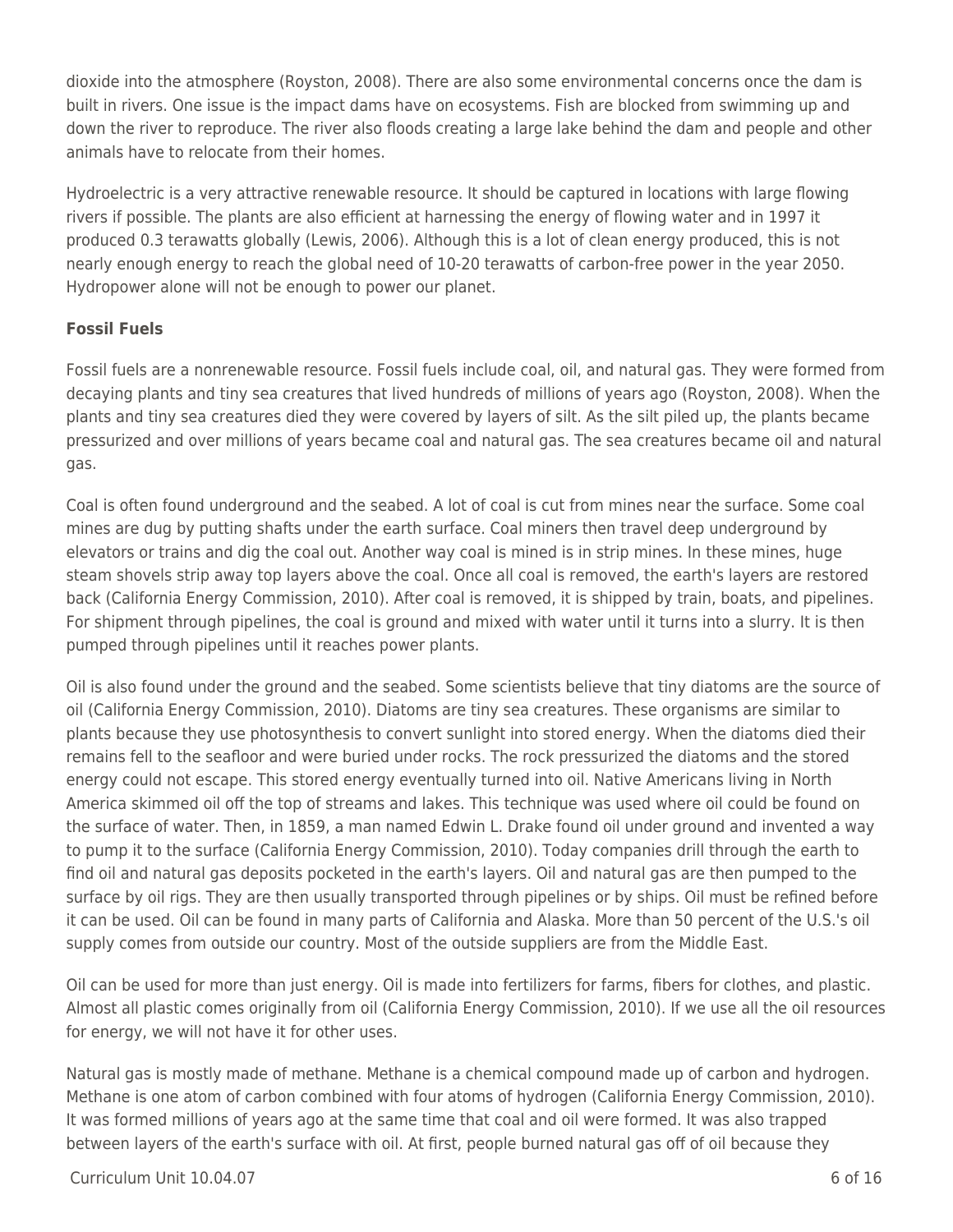thought it was a waste. Today people use it in power plants because they realize it produces less carbon dioxide then oil. Natural gas is very flammable so when it is sent to storage tanks it is mixed with a chemical to give it a potent odor so that it is easily detected if there is a leak. This is done for safety reasons.

Fossil fuels are a great resource because they are so cheap to use. They are a material that burns very easily. Because these resources derive from living things, they are composed mostly of carbon and hydrogen. Most living things that die release these chemicals, but since these living things were trapped underground the carbon became trapped and could not release itself. Carbon makes good fuel because it burns well. However, when it combines with oxygen from the air it makes carbon dioxide. As described earlier, carbon dioxide is a greenhouse gas that acts as a blanket surrounding the earth and traps in heat from the sun's rays. This trapped heat is warming the earth's surface. Not only are fossil fuels bad because they pollute the earth and create a warmer climate when burned, but they are also limited. If we assume that the consumption of coal grows 2% each year as it has in the past, then coal will be gone by the year 2096. If the growth rate is 3.4% per year, then we will run out of coal before the year 2072 (MacKay, 2009). Fossil fuels not only produce carbon dioxide and other pollutants when burned, they also are finite and will not last long enough for our global demands. Since they were made hundreds of millions of years ago, they cannot be made again in our lifetime. Once they are gone, they are gone.

## **Wind Power**

Wind is a natural renewable resource that can be harnessed as energy. Wind is a resource that is derived from the sun. The sun's rays heat the earth's surface. Some parts of the earth become hotter than other parts. The difference in temperature creates wind (Royston, 2008). The kinetic energy of the wind can be changed into mechanical energy or electrical energy. When a sailboat moves through the water the wind is doing work by pushing on the sail and moving the boat. In the past, windmills were used to pump water or grind wheat or corn. Today wind can be used to make electricity. The wind offers a free sustainable source of carbon-free energy.

Wind is now utilized through wind turbines. When wind blows at the blades of a wind turbine, the blades spin. Wind turbines have three blades that reach up to 300 feet long. The blades are connected to a hub that is mounted at the top of a tall hollow tower. When the hub spins the connected shaft spins as well. The shaft goes through a gear transmission box where the speed of the turning is increased. The transmission is attached to the generator that turns the spinning motion into electricity. A computer inside the hub monitors the motion of the turbine and will change the direction of the blades to get the best speed. If the speed is too strong, the computer will slow the blades down so that they do not get damaged. The electricity is transported through cables and sent through a transformer. The transformer increases the voltage to send the electricity farther through power lines.

Wind farms consist of several wind turbines. The farms can produce enough electricity to power communities. Wind farms work best in places that are windy. In order for a turbine to work efficiently, the wind's speed usually must be above 12 to 14 miles per hour. The wind must reach these speeds in order to generate electricity. Each turbine usually produces about 50 to 300 kilowatts of electricity (California Energy Commission, 2010).

Wind is a resource that will never run out and it will always cost nothing. In places where it is very windy like off the coast of an ocean or flatlands like prairies, wind farms can generate a lot of electricity. However, many communities complain that they are too large and take up too much space. People also complain that they are an eyesore and take away from the skyline view. Neighboring homes proclaim that these farms create too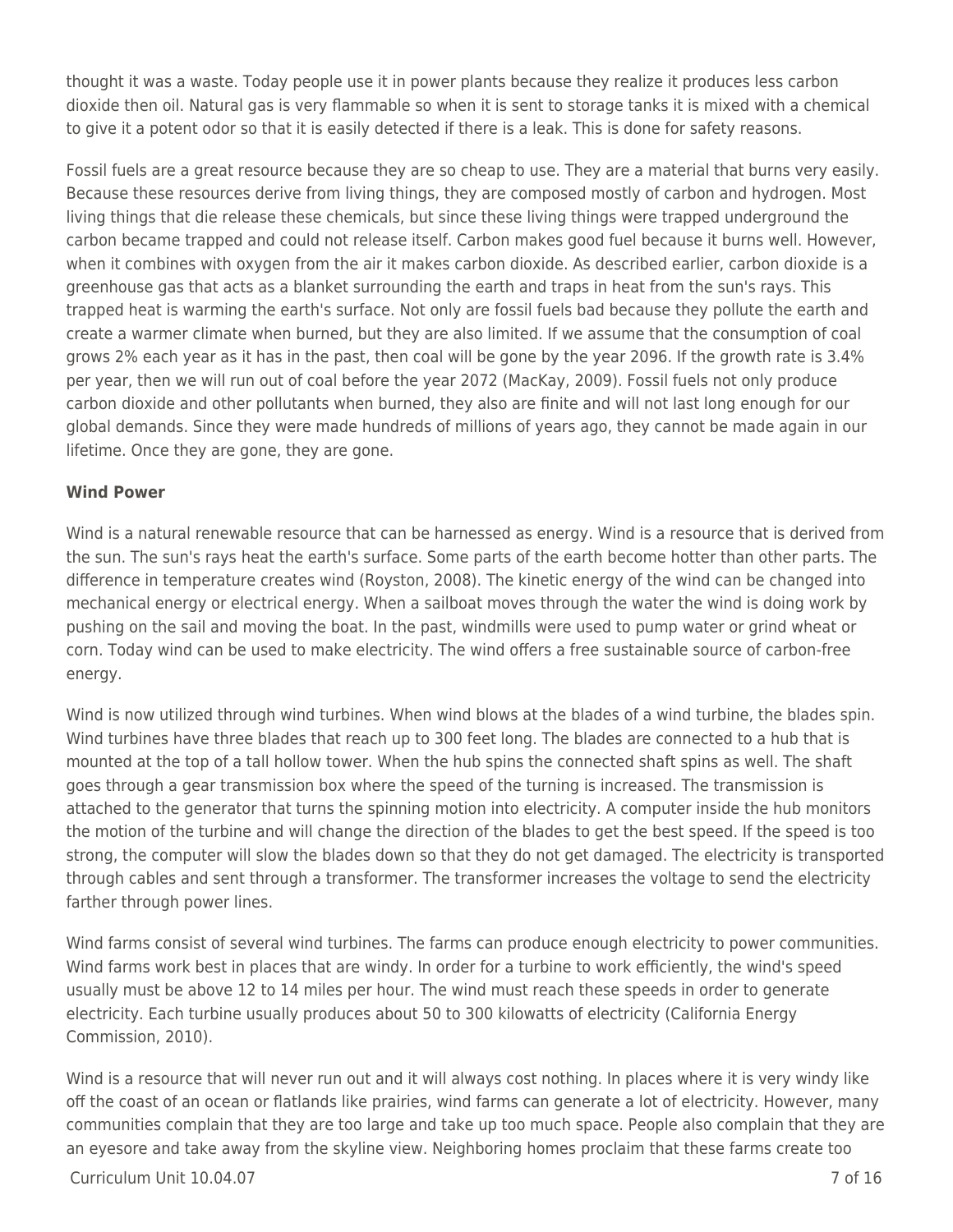much noise and are a nuisance to live near. The global demands in the year 2050 will not be met through wind power only (Lewis, 2006). To generate enough electricity through wind would involve large windmill installations far offshore and the issue of transporting electricity becomes a factor. When electricity is transported long distances energy is lost. Lastly, it is uncertain if wind turbines would affect regional weather. Wind energy should be harnessed in places that have a large amount of wind. However, putting wind turbines all over the earth to capture energy will not provide a global solution to meet our energy demands.

## **Lesson Plans**

## **Lesson 1: What is Energy?**

Objective: Students will be able to define what energy is. Students will determine where energy sources originate from. Students will be able to provide multiple examples of when energy is being used.

Essential Questions: What is energy in your own words? Where did the energy originally come from to move the car?

Procedure Day 1:

Complete a K W L chart. Ask students to write down two things that they know about energy on a sticky note. Have students choose one of the two things that they know for sure to be

true. Allow students to walk up to the board and place one of their notes on chart paper.<br>1. Students will then write two things that they want to know about energy. Students will all Students will then write two things that they want to know about energy. Students will choose the one thing that they think is most relevant to the topic of energy. Students will walk up to a second chart paper and place one of their notes on the second chart paper

Arrange the sticky notes in a logical manner by categorizing them based on similarities. For

- 2. example, if a few students wrote sticky notes that have something to do with the sun, then place those notes in a column under the word sun.
- 3. Once categories are beginning to be established, discuss with students places that some notes can go. Promote discussion by having students turn and talk to justify their thinking.
	- Once all ideas are in categories, read through each sticky note. If there are any ideas that
- 4. students want to know about that are also answered in the section things students know,<br>4. bring this to students attention. Otherwise, tell students that the things they want to know bring this to students attention. Otherwise, tell students that the things they want to know more about will be answered in the next few weeks.

Procedure Day 2: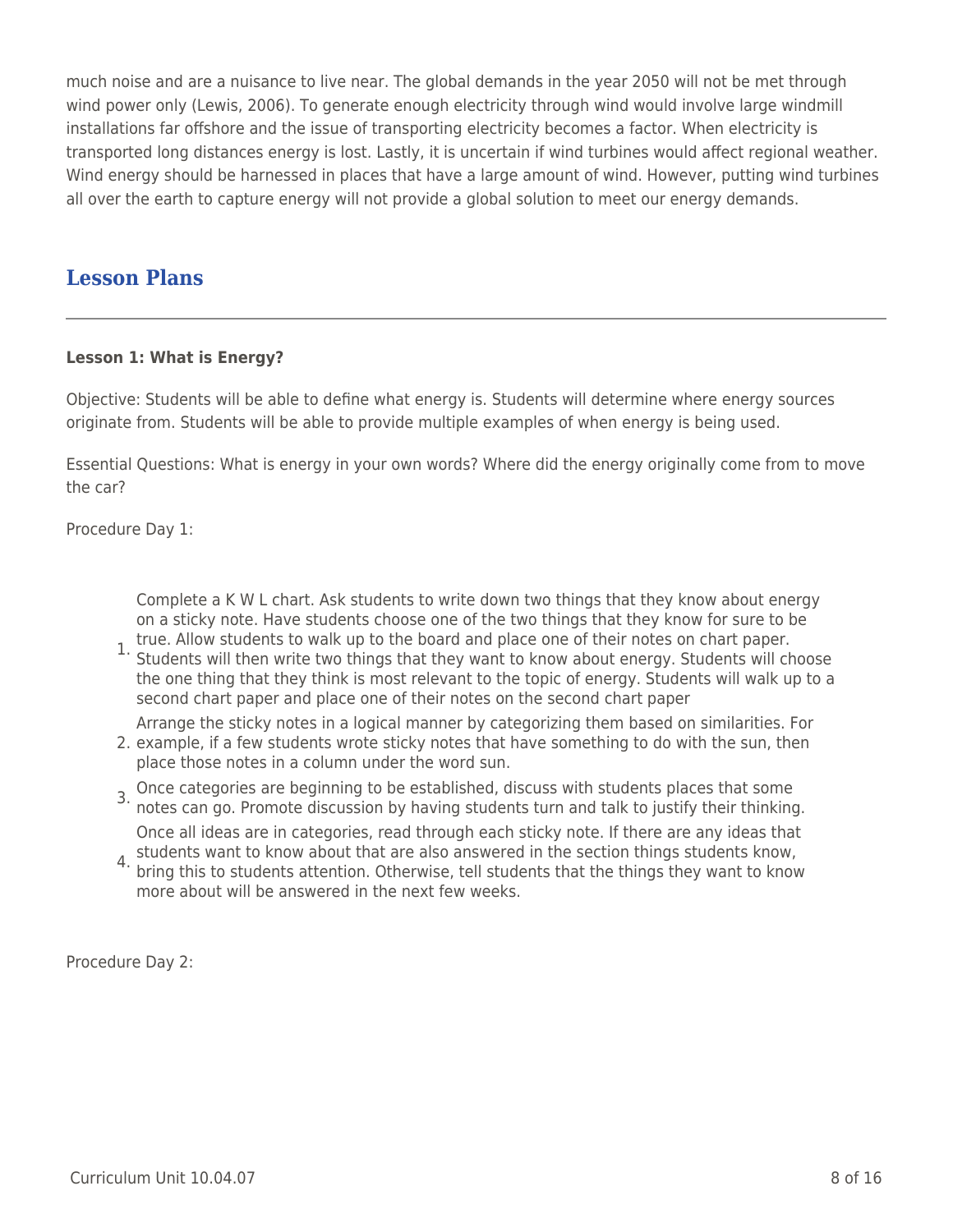Explain that energy can be seen all around us at any moment. Show students four different examples of energy. (Examples of showing energy can be modified depending on what the teacher has in the classroom.) Show the movement of a modeled car and push the car with your hand. Explain that they energy from your body was transferred to make the car move. Have students draw a picture of what happened and write move or change below the picture depending on what the energy did to the vehicle. Put ice under a heat lamp and show

1. Students how energy can change the ice from a solid to a liquid. Have students draw a picture of what happened and write change or move under the picture. Wind up a rubber band powered car and place the car on the ground. Let the car move across the room. Ask students if the energy moved or changed the car. Have students again draw a picture and label it. Put a pencil into a sharpener (hand powered or electric). Have students explain what happened to the pencil. Let students again draw the picture and label the drawing.

Promote discussion about what energy is by using the four examples previously displayed.

2. Ask questions like "where did the energy come from to move the first car?" and "what was the same about the two cars and what was different?"

Assessment: Students will be assessed on their responses to the essential questions.

## **Lesson 2: Renewable and Nonrenewable Energy Sources**

Objective: Students will compare and contrast renewable and nonrenewable resources. Students will identify renewable and nonrenewable energy sources.

Essential Questions: Why should renewable resources be used as an energy source? What is the difference between renewable and nonrenewable energy sources? What is the same between renewable and nonrenewable energy sources?

Procedure Day 1:

Introduce the lesson by holding up a picture of fossil fuels, water, and plants/trees. Explain that the earth has many resources that we use every day. Students should have a lot of

- 1. knowledge about all the resources we use except for fossil fuels. Explain that fossil fuels are<br>1. plants and animal matter that has been pressurined from the earth and is now drilled out of plants and animal matter that has been pressurized from the earth and is now drilled out of the ground and used as energy. Then ask students why and when they use water and plants during the day. Have students generate a list of what each resource can be used for.
- 2. Group students into four categories. One group will represent plants, one group will represent<br>2. fossil fuels, another group will represent water, and the last group will represent people.

Pass out colored popsicle sticks to the fossil fuels, water, and plants/trees groups. Each group

3. will get ten popsicle sticks that are all the same color. (For example, the water group will get to 3. ton blue sticks, the foscil fuels group will get to ten blue sticks, the fossil fuels group will get ten brown sticks, and the plant group will get ten green sticks. The people group does not get any popsicle sticks.)

Read through the resources play (See appendix A). The play will have the people group act out a typical day of a student and all the resources they use in one day. As the person in the

- 4. play uses a resource, have the people group grab one stick from that resource group. As the person in the play gives back to the resource, have the people give back a stick to the resources.
- 5. By the end of the play, students should see how often fossil fuels are used and are not quickly replenished.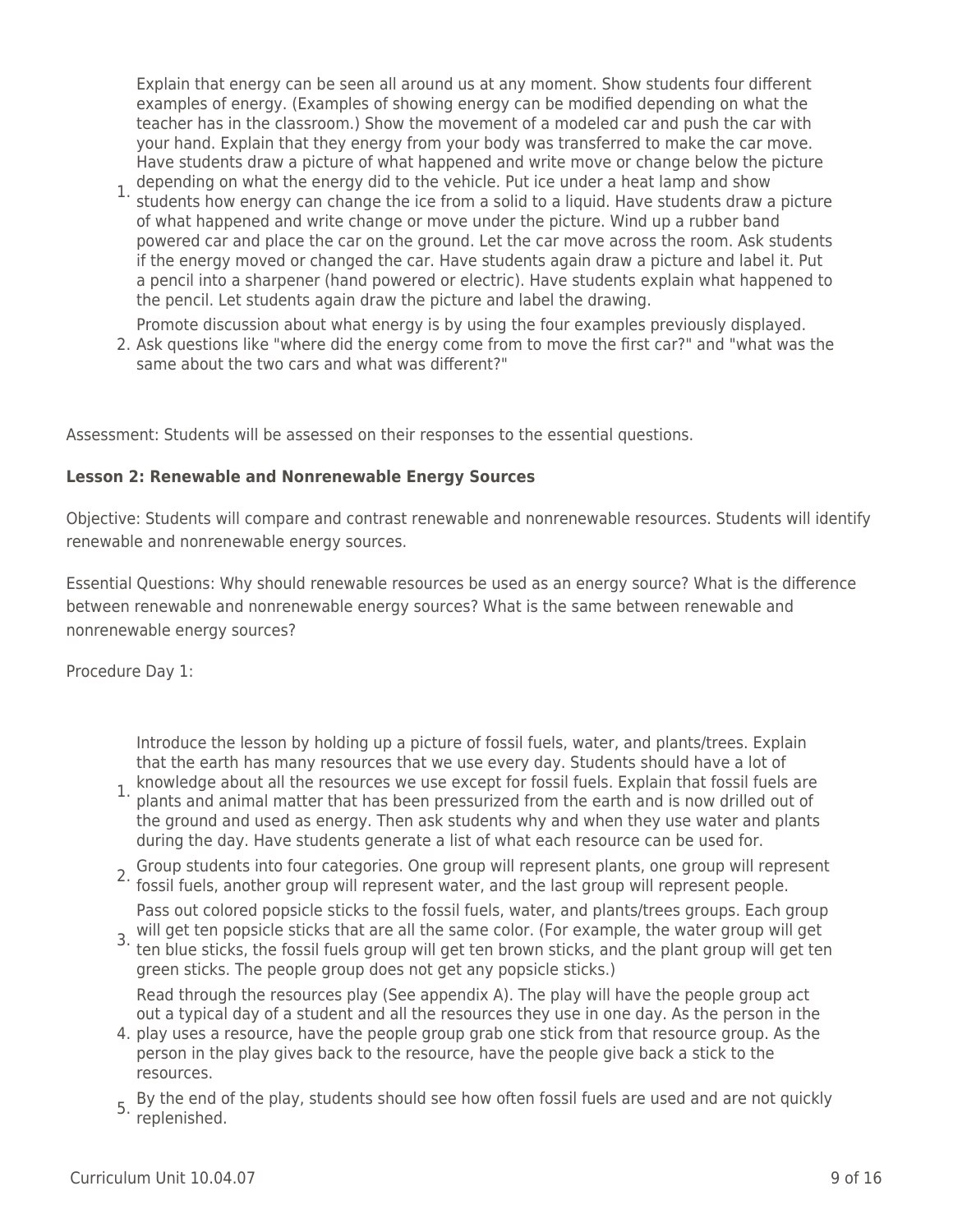6. End the lesson with a discussion of which resources can be sustained and which are not sustainable

Procedure Day 2:

- 1. Post or draw pictures of the following energy sources at work: water, fossil fuels, wind, and solar.
	- Break students into small groups and have them decide which sources are renewable and
- 2. which sources are nonrenewable. Have students discuss the difference between renewable resources and nonrenewable resources.
- 3. Bring the class back together to share which resources are renewable and which are<br><sup>3.</sup> nonrenewable and what the difference is between the two types of resources.
- 4. Have students make predictions using the picture clues of how each resource is harvested to create energy.

Make an anchor chart showcasing how each source is harvested. Explain how a dam, turbine,

5. solar panel, and a power plant collect the energy from each source and transform it into electricity that we can use.

Assessment: Students will be assessed on their response to the essential questions.

#### **Lesson 3: Pros and Cons of Energy Sources**

Objective: Students will research one of four energy sources. Students will determine pros and cons of one out of four energy sources. Students will share their information with group members. Students will determine which energy source will create a sustainable future.

Essential Questions: What energy source will create the most sustainable future? Why is this energy source the most sustainable?

Procedure Day 1 and 2:

- 1. Put students into heterogeneous groups of four students. Make sure that students will be able to support group members with reading abilities and technology abilities.
- 
- 2. Each group member will be responsible for researching one energy source.
- 3. The students will be responsible for finding out information about their energy source and sharing it with their group member.

The research will cover: determining if the source is renewable or nonrenewable, the cost of

- 4. the source, and the environmental or community effects of the source. They will categorize their findings into a pros and cons T-chart.
- 5. They will begin by using books and will continue electronically with websites (see student resource list).

6. and contrast each source. They will then decide which source will create the most sustainable Students will end this week by sharing with their group members so that they can all compare future and explain the reasons why this is true.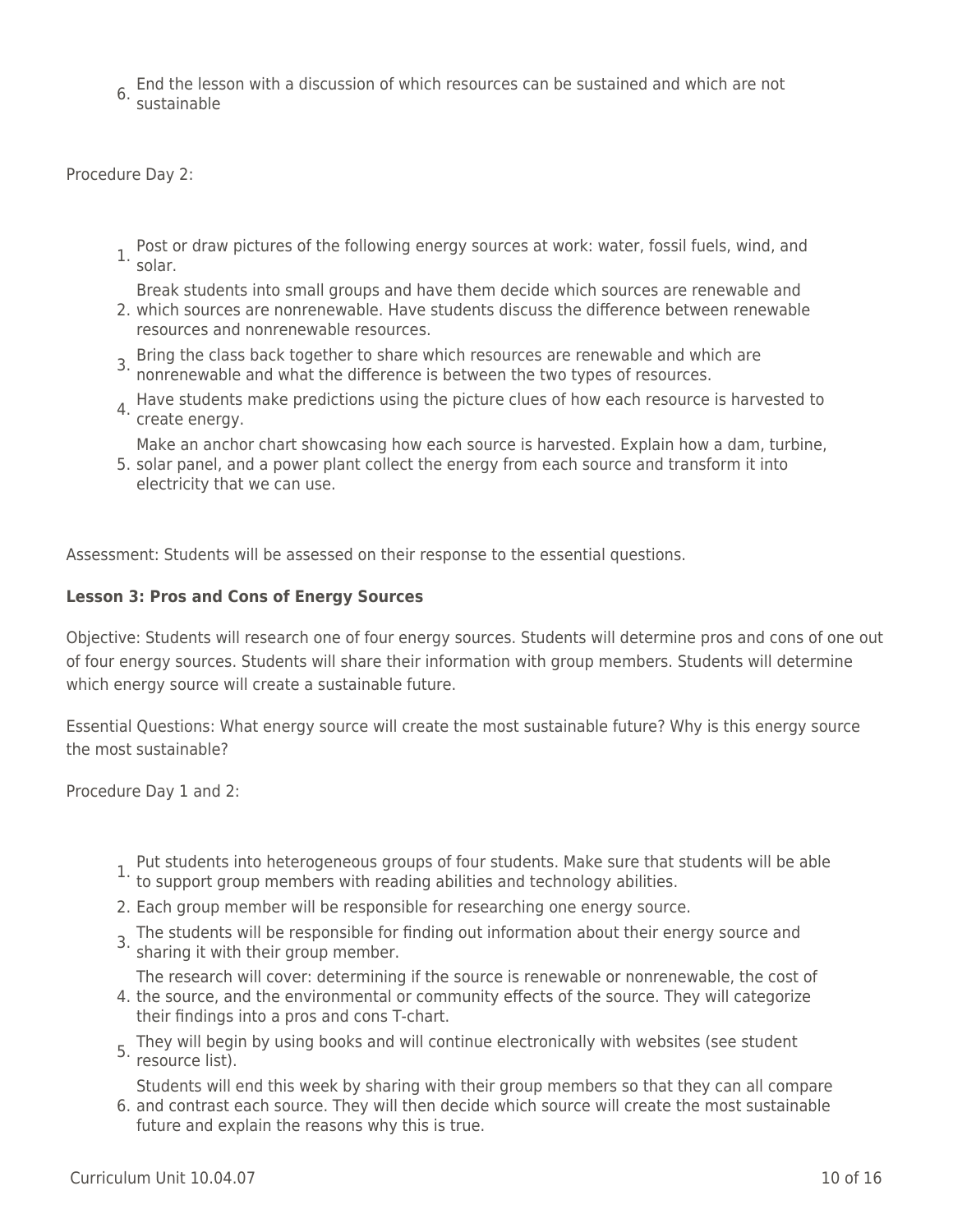Assessment: Students will be scored on the research they completed. The research will be scored with a rubric. Students will also be scored on their analysis of which energy source will create the most sustainable future and why.

## **Lesson 4: Energy in your Home**

Objectives: Students will rank appliances in their home based on their energy usage.

Students will identify which energy source currently powers their home, and which source should be used to power their home. Students will create a timeline of how this energy source can be transported to their home.

Essential Questions: How do you know what appliances use less energy? Why is it important to use as little energy in your home as possible? What is the most efficient way to transport energy to your home?

Procedure Day 1:

The teacher will hold up a picture of the energy star logo and explain to students that appliances all need different amounts of energy when they are being used. Explain that

- 1. energy is measured in kWh, kilowatt hours. Explain that some appliances have this energy star logo and it means that they use considerably less energy. Compare ENERGY STAR quality appliances with older nonqualified appliances. (See Figure 1.)
- 2. Students should turn and talk about why it is important to use new ENERGY STAR appliances. Students will be given a copy of OTPCO's energy usage chart. (See Appendix B.) They will look
- 3. at each type of appliance and its kWh to determine which appliances use the most energy.<br>3. Students will turn and talk about why some appliances use more energy than other. Students will turn and talk about why some appliances use more energy than other appliances.

Homework: Students will walk around their house and list all appliances that are plugged in and being used. They will decide if the appliance is used more or less often and then will calculate how much energy their home uses per year using the energy usage chart. They will calculate the yearly cost. They will also interview their parent/guardian to find out what company and energy source supplies their home with energy.

Assessment: Students will be scored on the research they completed. The research will be scored with a rubric. Students will be scored on calculating the cost of their homes' current energy usage and costs.

Figure 1. This table shows the difference between a nonqualified top loading clothes washer and an energy star qualified front loading model. Both are the same size washer. Notice the difference in price based on a cost for electricity of \$0.08 per kWh. More information can be found at http://www.oee.nrcan.gc.ca/residential/business/manufacturers/dollar-savings.cfm?attr=12.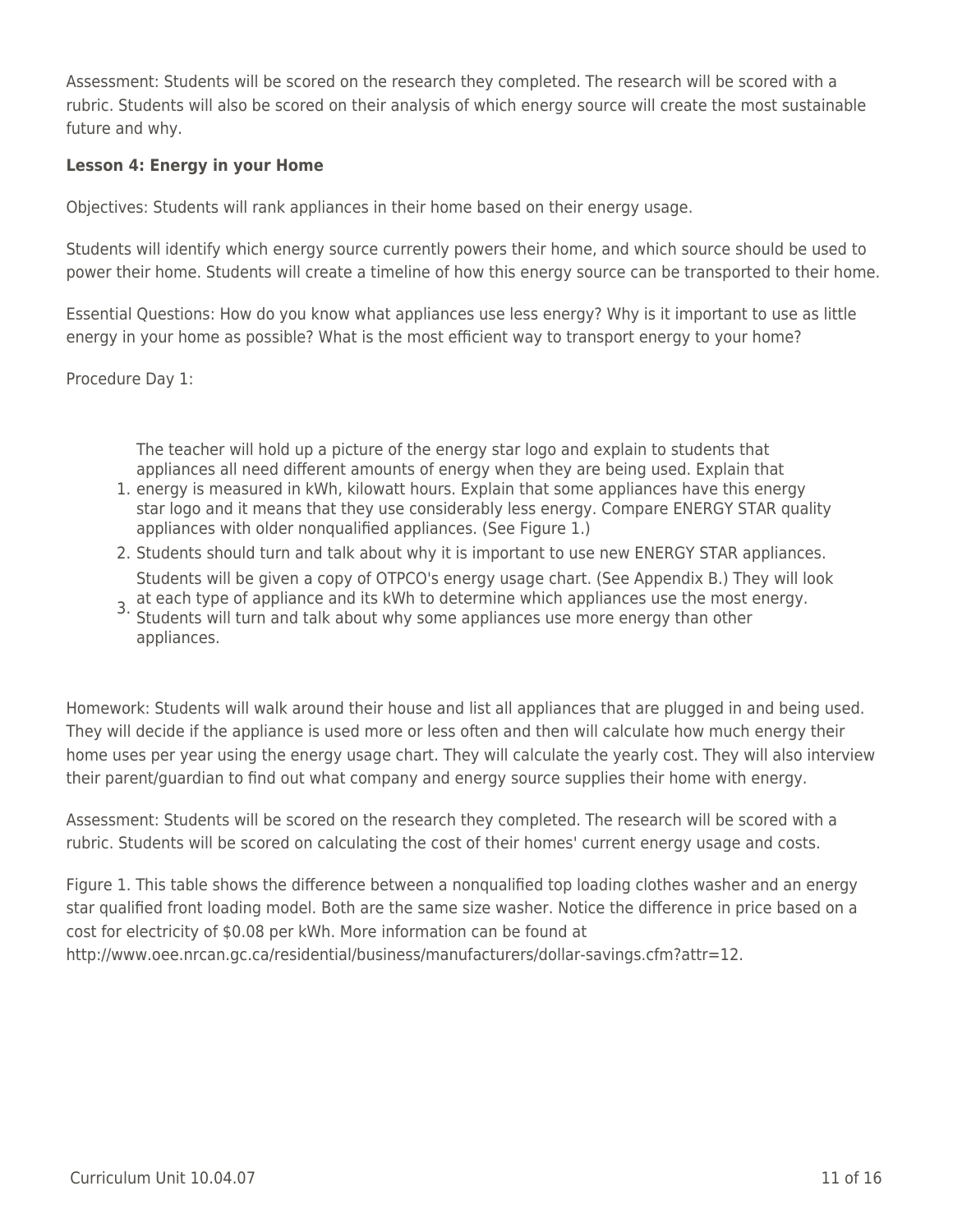| Example One: Clothes Washer      |                                                                 |                  |  |  |  |
|----------------------------------|-----------------------------------------------------------------|------------------|--|--|--|
|                                  | Non-qualified Top-loading Washer   ENERGY STAR Qualified Front- |                  |  |  |  |
|                                  |                                                                 | Loading Model    |  |  |  |
| <b>Annual Energy Consumption</b> | 876 kWh                                                         | 275 kWh          |  |  |  |
| <b>Annual Energy Cost</b>        | $876 \times 0.08 = 570$                                         | $275x0.08 = $22$ |  |  |  |

| Example Two: Refrigerator |                                                      |                                                                                |  |  |  |
|---------------------------|------------------------------------------------------|--------------------------------------------------------------------------------|--|--|--|
|                           | Top Mounted (16.5-18.4 cu. ft.)<br>Refrigerator-1984 | <b>ENERGY STAR Qualified Top-</b><br>Mounted (16.5-18.4) Refrigerator-<br>2004 |  |  |  |
| Annual Energy Consumption | 1457 kWh                                             | 411kWh                                                                         |  |  |  |
| Annual Energy Cost        | $1457 \times 0.08 = $117$                            | $411x0.08 = $32.88$                                                            |  |  |  |

|                           | 1990 Dishwasher             | ENERGY STAR qualified front-<br>loading model |
|---------------------------|-----------------------------|-----------------------------------------------|
| Annual Energy Consumption | $1026 \mathrm{kWh}$         | $422 \text{ kWh}$                             |
| <b>Annual Energy Cost</b> | $1026 \times 0.08 = $82.08$ | $422 \times 0.08 = $33.76$                    |

Procedure Day 2:

Review students' homework and have students share the amount of energy their home was

- 1. using last night. Have students explain why some homes used more energy and why some homes used less.
- 2. Allow students time to share what energy source their parents use to power their home.
- 3. would say one way that fossil fuels travel from the plant to a home. The timeline would Pass out cards with one part of the fossil fuels power plant timeline. Each part of the timeline include intermediate steps like power plant, transformer, and power lines.

Have students work in groups based on how many intermediate steps the teacher includes in

- 4. the timeline. The more intermediate steps and details that are included, the more difficult the timeline will be.
- 5. Each group will talk together and figure out the order of the timeline for fossil fuels transporting to a home.
- 6. Answers should be given to the whole class to correct any errors.

Students will go back with their researching group from lesson three and make a timeline of how the energy source they chose in week three as being the most sustainable begins and

7. ends at their home. They will use information learned in all lessons, the books from week three, and the websites from week three to make their timeline. Their timeline of images should mimic the one the teacher made.

Assessment: Students will be assessed on their homework and their timeline of their energy source transportation. Students will also be assessed on their response to the essential questions.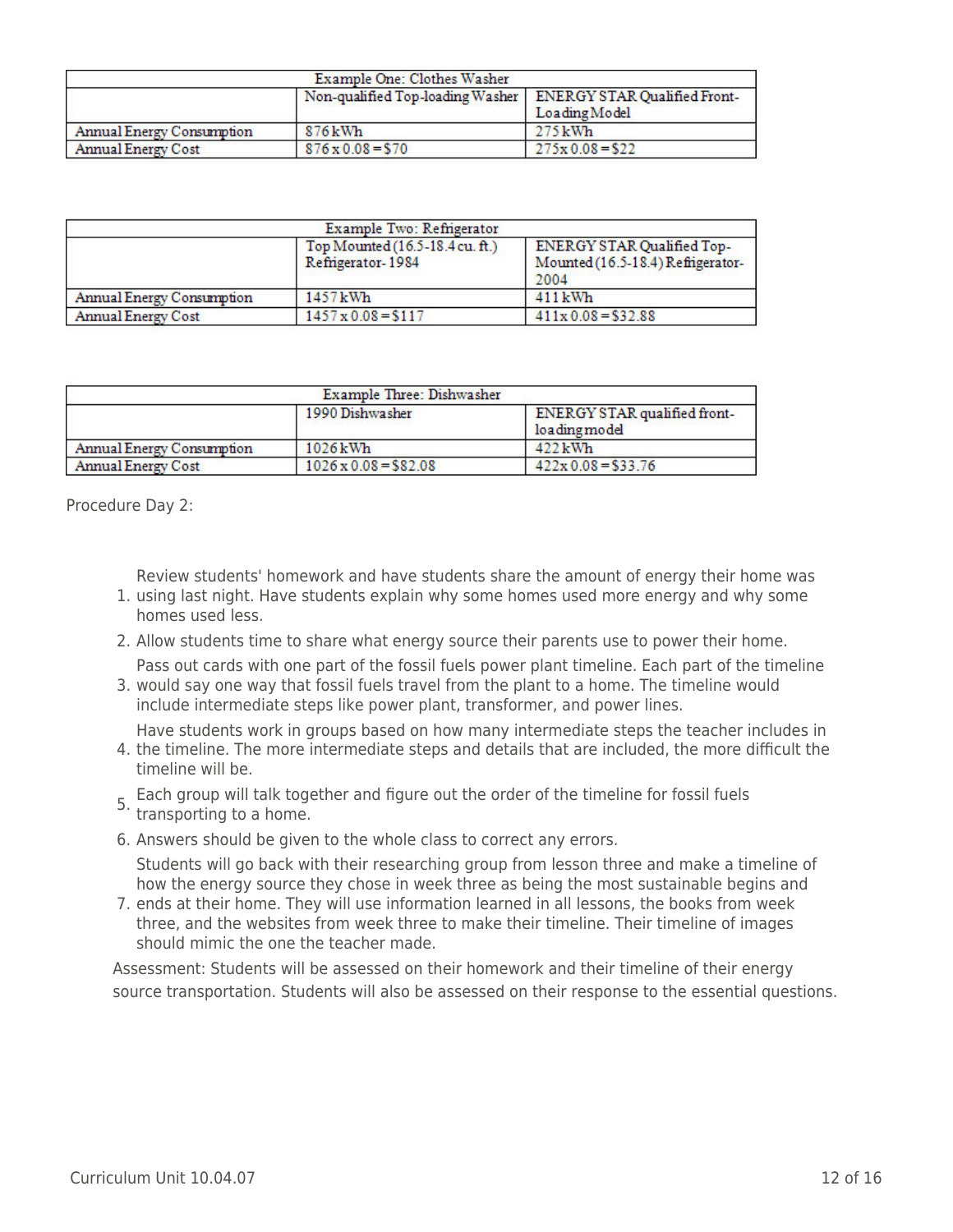# **Vocabulary Words**

biomass organic matter that can be used as a source of energy

coal a natural soft rock formed from fossilized plants that can be burned to create electricity in a power plant

electricity electric current

energy the ability to do work

energy efficiency using less energy than normal to perform the same function

compact fluorescent light bulb a light bulb that uses a phosphor coating to transform ultraviolet energy into visible light

fossil fuel a product of decomposition of prehistoric organisms that can be burned to create electricity in a power plant (e.g. coal, natural gas and oil)

fuel something consumed to produce energy

global warming the occurrence of warming in the atmosphere because of pollution

hydroelectric electricity captured from moving water

natural gas a mixture of hydrocarbon gases that occurs with petroleum deposits, principally methane, and is used as a fuel and in the manufacture of organic compounds

nonrenewable resource a natural resource that has a limited supply that can not be replaced quickly

pollution a material that is harmful to living things

renewable resource a natural resource from the earth that can be quickly replenished

solar power power, such as electricity, generated from the sun

sustainable energy ability to supply our energy demands today without diminishing the supply for future generations

## **References**

Arizona State University, 2010. The Center for Bioenergy & Photosynthesis. http://photoscience.la.asu.edu/photosyn/default.html (accessed May 14, 2010).

Attia, Stephen. 2010. The green revolution. Kentucky: LuLu.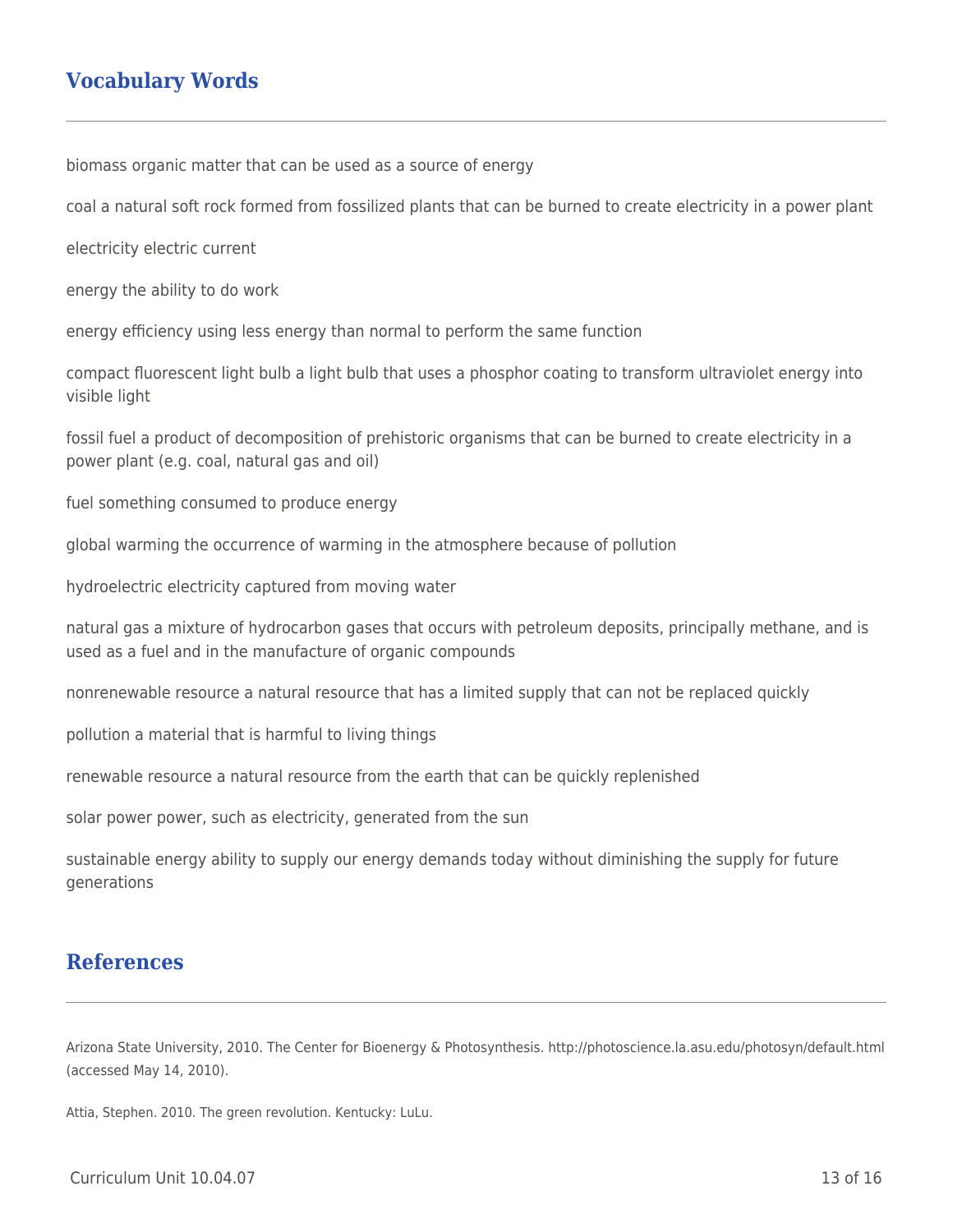Gore, Al. 2006. An Inconvenient Truth. New York: Rodale Books.

Lewis, Nathan. 2006. Chemical challenges in renewable energy. California Institute of Technology. www.clean-air-challenge.com/files/Energy\_Notes.pdf (accessed April 1, 2010).

Mackay, David. 2009. Sustainable energy: without hot air. Cambridge: UIT Cambridge. http://www.withouthotair.com/ (accessed April 20, 2010).

Office of Energy Efficiency. 2010. Manufacturers, Retailers and Utilities. http://www.oee.nrcan.gc.ca/residential/business/manufacturers/dollar-savings.cfm?attr=12. (accessed May 4, 2010).

Olah, George, Alain Goeppert and G.K. Surya Prakash. 2006. Beyond oil and gas: the methanol economy. Los Angeles: Wiley-VCH.

Otter Tail Power Company. 2010. Appliance energy usage. http://www.otpco.com/SaveEnergyMoney/applianceEnergyUsage.asp (accessed May 14, 2010).

Royston, Angela. 2008. Eco action energy of the future. Chicago: Heinemann Library.

Walker, David. 1992. Energy, plants and man. Mill Valley, California: University Science Books.

Wengenmayr, Roland. 2008. Renewable energy: sustainable energy concepts for the future. Los Angeles: Wiley-VCH.

Wiktionary. 2007. Terawatt http://en.wiktionary.org/wiki/terawatt (accessed April 23, 2010).

U.S. Energy Information Administration, 2009. Annual energy review 2008 primary energy consumption by energy sources 1949-2008. http://www.eia.doe.gov (accessed May 14, 2010).

## **Student Resources**

California Energy Commission, (2010) Retrieved from http://www.energyquest.ca.gov/

Energy Star for Kids (2010) Retrieved from http://www.energystar.gov/index.cfm?c=kids.kids\_index

# **Appendix A**

#### Resources Play

Directions: Every time the student uses a resource the people group must take a popsicle stick from that resource group.

The student wakes up groggy and in need of some rejuvenation, so he hops into the shower. He runs downstairs for a glass of orange juice and toast. After breakfast, he brushes his teeth and washes his hands. He waves good bye to mom and dad and jumps on the bus. When the student arrives at school, he realizes he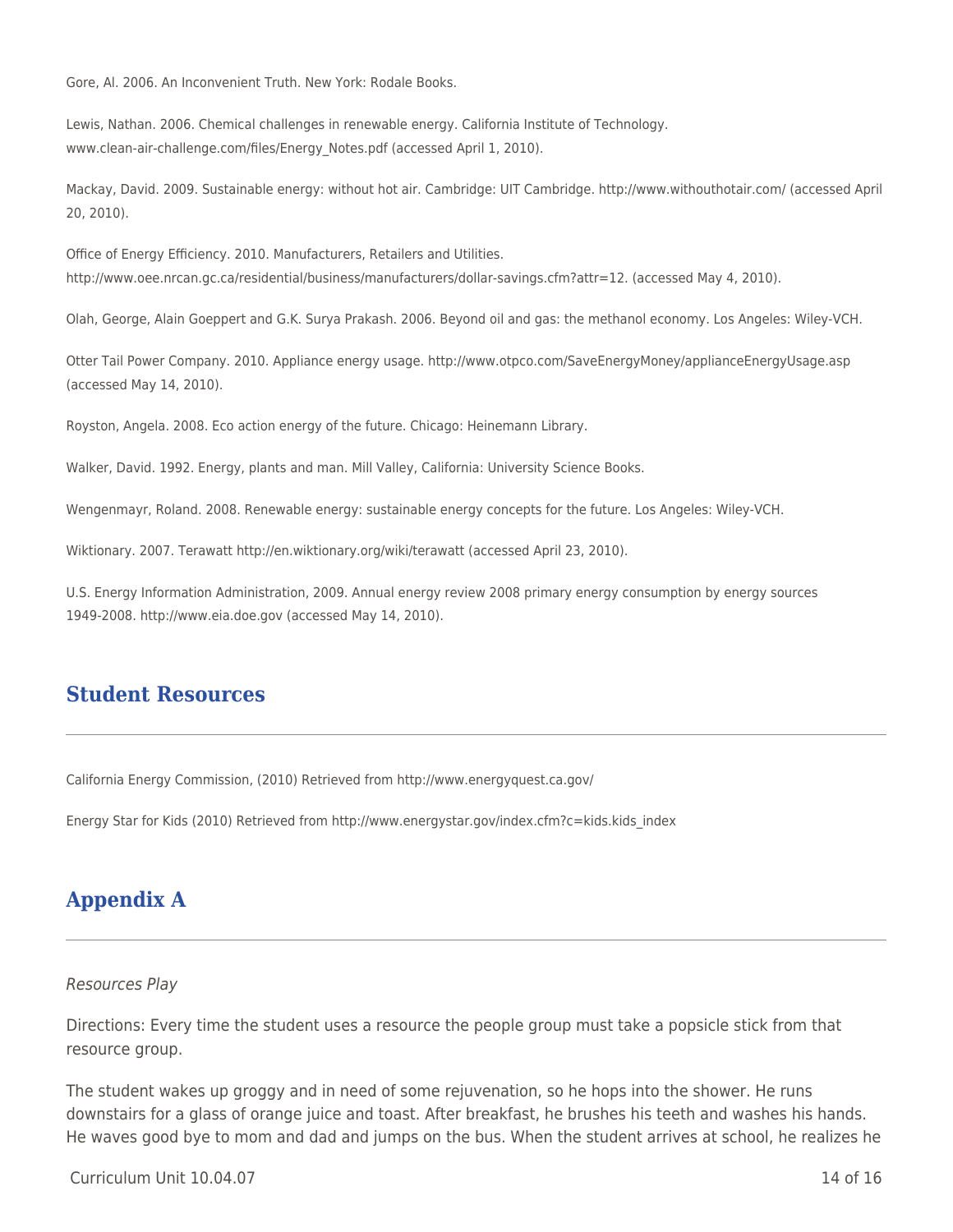has to go to the bathroom. The student goes back to his seat takes out a book and begins reading. The day passes quickly for this student. Before he knows it, it is lunch time. The student is filled with excitement because it is taco day. The tacos are steamy hot and filled with lettuce, tomatoes, and beef. He gobbles down the food and grabs his fruit drink to wash it down. He returns back to class, sits down, and raises his hand to go to the bathroom again. Finally, it is science time. The class is learning about making biodiesel which is fuel made from plants. In order to learn about this energy source, they must plant soybeans, radishes, and sunflowers. The school day ends and the student rushes home. He is met with a plate of fresh kiwi and a glass of water. His afternoon consists of homework and then playing outside. At night, he eats all his veggies and drinks another glass of water. Before bed, he washes his face and brushes his teeth. He has one more trip to the bathroom, and then he falls fast asleep.

## **Appendix B**

Yearly Energy Usage Chart

| <b>Appliances</b>                                            |                                 | Approx. Low<br>wattage of use of use hours |                | <b>High</b> Low | average hours hours kilowatt- | High<br>kilowatt-<br>hours | Low<br>cost | High<br>cost          |
|--------------------------------------------------------------|---------------------------------|--------------------------------------------|----------------|-----------------|-------------------------------|----------------------------|-------------|-----------------------|
| Air<br>conditioner<br>(room)                                 | 6,000<br>Btu                    | 750                                        | 120            | 720             | 90                            | 540                        | \$6.98      | \$41.90               |
| Air<br>conditioner<br>(central)                              | 8.5<br><b>SEER</b><br>$2.5$ ton | 3,500                                      | 240            | 860             | 840                           |                            |             | 3010 \$65.18 \$233.58 |
| Ceiling fan                                                  |                                 | 100                                        | 15             | 330             | $\overline{2}$                | 33                         | \$0.12      | \$2.56                |
| Clothes dryer                                                |                                 | 5,000                                      | 6              | 28              | 30                            | 140                        | \$2.33      | \$10.86               |
| Clothes washer                                               |                                 | 500                                        | 7              | 40              | 4                             | 20                         | \$0.27      | \$1.55                |
| Computer with monitor<br>and printer                         |                                 | 200                                        | 25             | 160             | 5                             | 32                         | \$0.39      | \$2.48                |
| Dishwasher                                                   |                                 | 1,800                                      | 8              | 40              | 14                            | 72                         | \$1.12      | \$5.59                |
| DVD player                                                   |                                 | 40                                         | 50             | 200             | $\overline{2}$                | 8                          | \$0.16      | \$0.62                |
| Fan (portable)                                               |                                 | 115                                        | 18             | 52              | $\overline{2}$                | 6                          | \$0.16      | \$0.46                |
| Freezer (15 cubic feet)                                      |                                 | 335                                        | 180            | 420             | 60                            | 141                        | \$4.68      | \$10.92               |
| Heater (portable)                                            |                                 | 1,500                                      | 30             | 90              | 45                            | 135                        | \$3.49      | \$10.48               |
| Light bulb Incandescent<br>(60w)                             |                                 | 60                                         | 17             | 200             | 1                             | 12                         | \$0.08      | \$0.93                |
| <b>Light bulb Compact</b><br>fluorescent (60w<br>equivalent) |                                 | 18                                         | 17             | 200             | 0.3                           | 4                          | \$0.02      | \$0.28                |
| Microwave oven                                               |                                 | 1,500                                      | 5              | 30              | 8                             | 45                         | \$0.58      | \$3.49                |
| Oven                                                         |                                 | 3,500                                      | 10             | 50              | 35                            | 175                        | \$2.72      | \$13.58               |
| Refrigerator - Freezer.                                      |                                 | 400                                        | 150            | 300             | 60                            | 120                        | \$4.66      | \$9.31                |
| Television                                                   |                                 | 200                                        | 60             | 440             | 12                            | 88                         | \$0.93      | \$6.83                |
| <b>Toaster oven</b>                                          |                                 | 1.250                                      | $\overline{2}$ | 24              | 3                             | 30                         | \$0.19      | \$2.33                |
| Video game (X-box)                                           |                                 | 100                                        | 15             | 75              | $\overline{2}$                | 8                          | \$0.12      | \$0.58                |